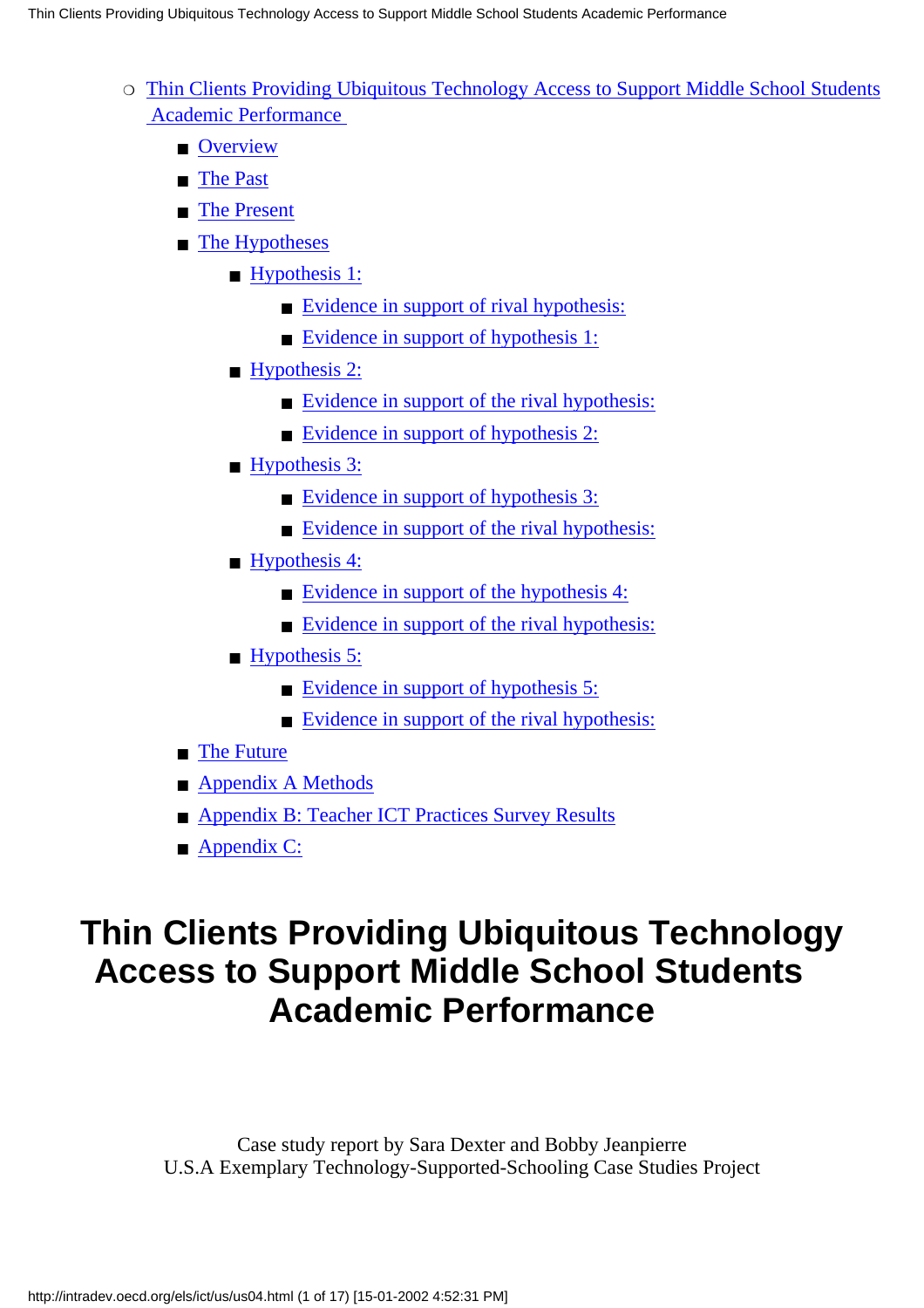Thin Clients Providing Ubiquitous Technology Access to Support Middle School Students Academic Performance

March 2001

## <span id="page-1-0"></span>*Overview*

The innovation referred to throughout this report is thin client computing supporting students academic performance. Teachers at Pine City Middle School are implementing the innovation in grade levels from sixth to eight grade. This innovation is an expression of the district s leadership and technology support as well as the teachers concern to bring students up to grade level in reading and math, and to support students use of an expanded set of ICT tools for learning. In 1997 the district received a grant that began much of the work that led to the current ICT environment at the school. From the start, members of this school s staff have participated in these efforts. The beginning of the 2000-2001 school year marked the full school implementation of thin client computing throughout the school, creating a 2:1 level of access, and 100% staff completion of the year long professional development program.

Teachers use ICT to bring students up to grade level in their reading and math skills, use tool software to complete class projects in a variety of subject areas, and present students with a wealth of internet resources for whatever topic is under study. Within the same period students might use and ICT-based drill and practice program, a spreadsheet program to support their classroom work, or a teacher-made intranet web site to guide their exploration of a variety of Internet resources.

Teachers and administrators in this district view ICT as essential to improving students academic performance. So that ICT use is seamless within the teaching and learning processes, the district committed to providing 16 computers to every classroom and back their use up with quick, service-oriented technical support. All teachers at Pine City Middle School have 12 thin clients in their classroom as well as four multimedia desktop machines, a printer, and a teacher computer station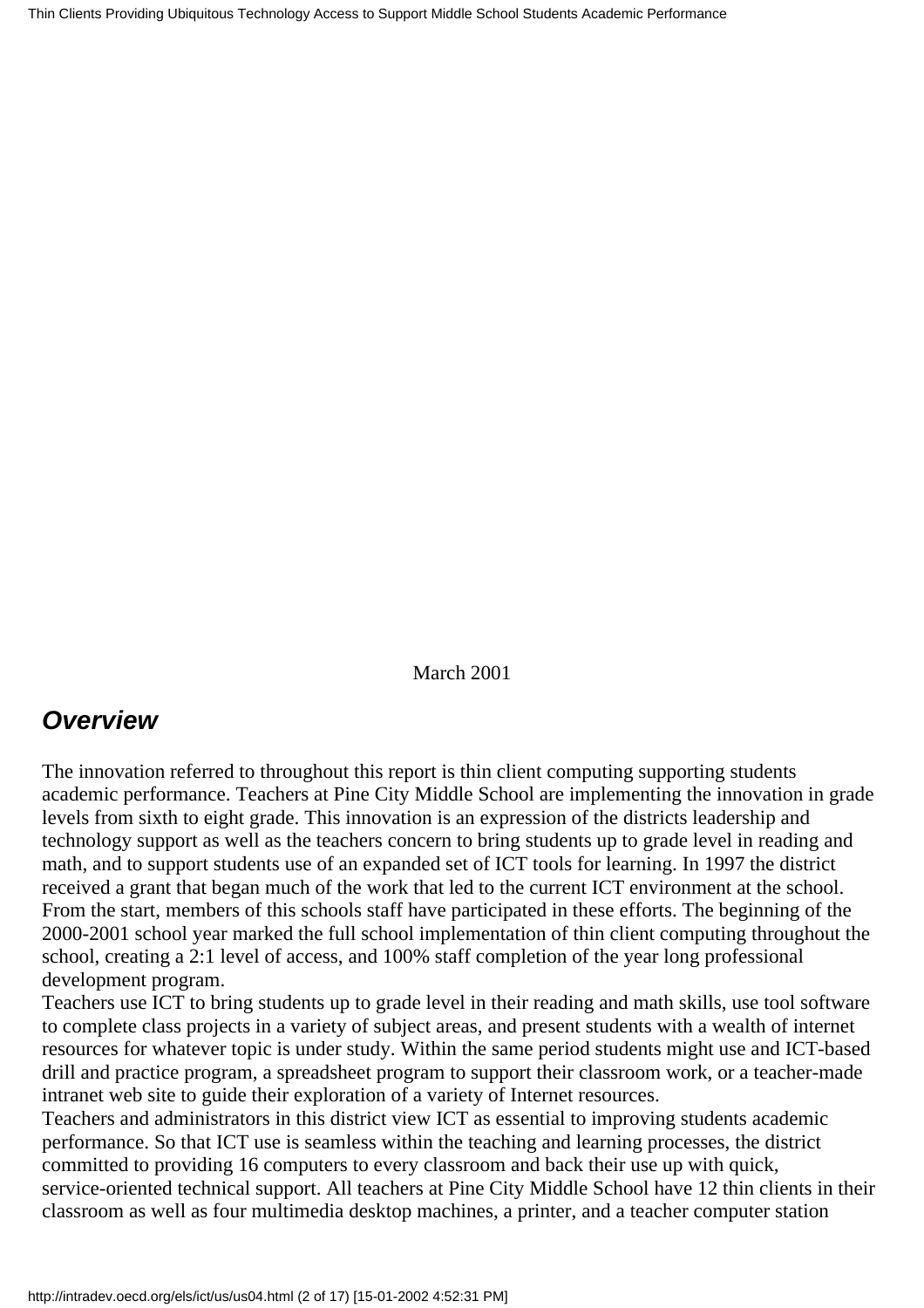hooked up to a 27 monitor and speakers. The district s commitment to quality technical support means that teachers usually receive same day service for any technical difficulties they encounter. The thin client model means that these computers are simply serving as dummy terminals for servers centrally located at the district office. As a result, often any problems with these computers can be resolved in minutes of calling the technician. The district has also committed to a yearlong, paid professional development experience for teachers, which all of this middle school s teachers have participated in. The professional development experience is focused on using ICT to help students learn. The encouraging atmosphere allows teachers to begin wherever they are comfortable, some chose to begin with more teacher-centered uses and others with more student-centered uses of technology. Because the administrators encourage sharing and collaboration teachers are able to see new integrative practices without feeling pressure to change their instructional style.

Located in a suburb eight miles outside of the major metropolitan area of San Diego, California, Pine City Middle School, one of two middle schools in this K-8 district, enrolls about 800 students from neighborhood attendance boundaries. The student body is 35% Caucasian, 30% African American and 35% Latino and others. Sixty per cent of the students at this school receive free and reduced lunch.

## <span id="page-2-0"></span>*The Past*

The use today of ICT at Pine City Middle School is very much connected to Project PineLINK at the district level. The vision of PineLINK providing a connected learning community focused on improving student achievement (and especially highlighting literacy) provided the focus for Pine City Middle Schools efforts to raise students academic performance levels. Therefore, to better understand the evolution of ICT and its uses at Pine City Middle School, it is necessary to begin with the district s ICT work that precipitated PineLINK and how that project contributes to the current ICT infrastructure and goals at Pine City Middle School.

Director of Information Systems Ted Olsen and PineLINK Project Director Susan Hudson explained that the district s current vision for technology supporting teaching and learning began ten years ago. At that time the District examined its overall technology program and began planning how to use technology to improve student achievement. Then in 1993, from the district s general funds, the district put in a centralized 95 foot microwave radio station network, which allowed the initial connection of all the district s schools and the community s libraries. Then in 1995, to save money on human resource information processing needs, they partnered with the city of Pine City. This assisted both parties by making a quality network more affordable and allowed the school district to focus its information technology efforts on the classroom. This literal connection to the community laid the groundwork for their successful 1997 Technology Challenge Innovation Grant proposal, named Project PineLINK, to the U.S. Department of Education.

With the Project PineLINK grant the school district expanded its partnership in the community and substantially increased its technology revenues. A goal of Project PineLINK was that through development of a community Intranet which would provide access to parents of students, community members, city government, community facilities, parochial school, and the local library, web-delivered applications would be available not only to their students during the school day, but to the entire community 24 hours a day (grant proposal site document). The project included many partners, including companies such as Microsoft Corporation and the local cable service provider Cox Communications, as well as city, county, and state agencies, and post-secondary education institutions. This strong group of partners provided avenues for substantial collaboration and support. In 1998, in order to reduce hardware costs and make quality technology support more sustainable, the Pine City School District decided to implement server based computing and thin clients. As Olsen explained, A thin client itself has no hard drive, fan, or any moving parts; it is all chips. What it essentially does, is it takes over in Windows and key work stations, so when you turn it on, you look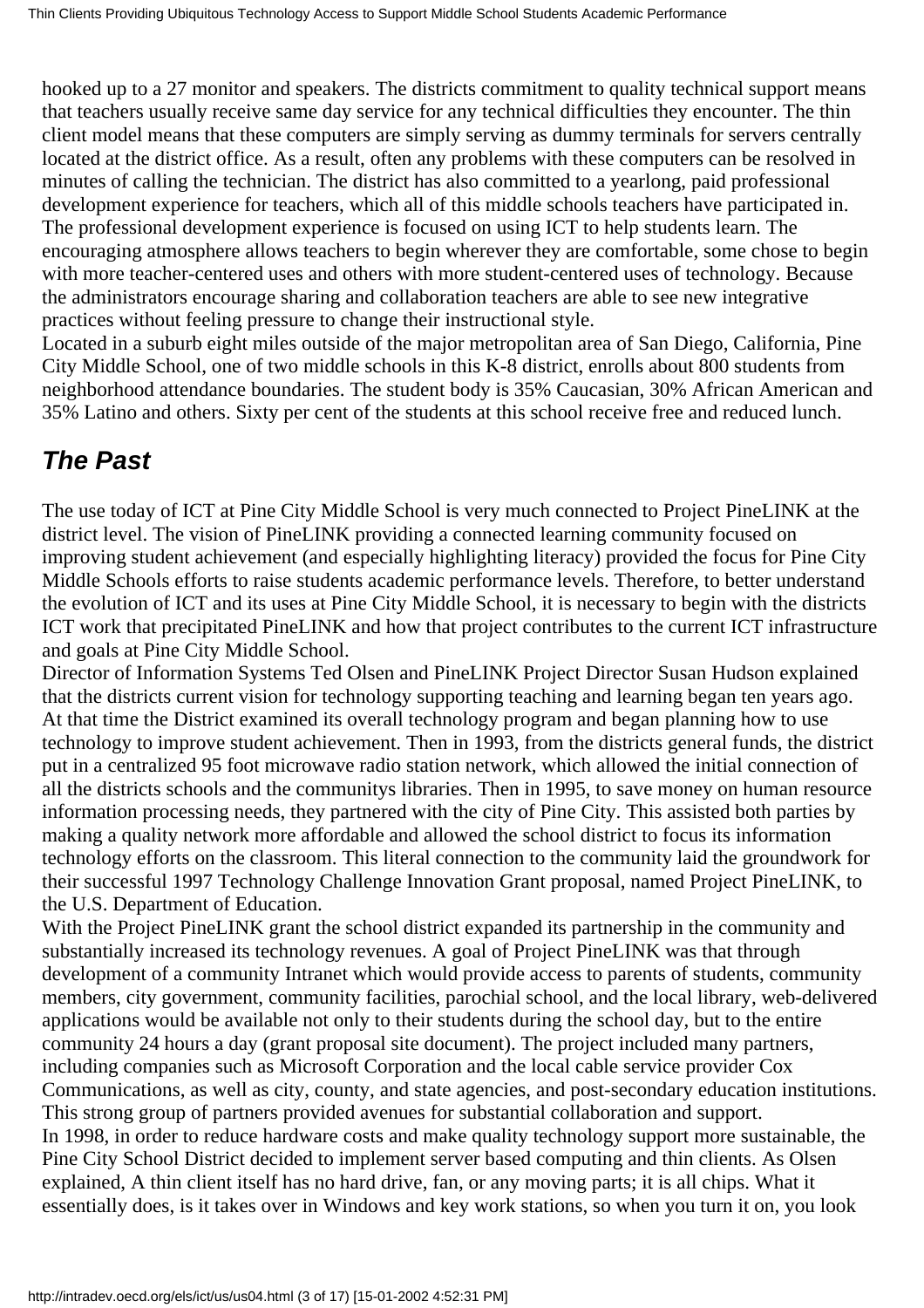like you are sitting at an [Windows] NT 4.0 or a [Windows] 2000 desktop. All that it is responsible for is transmitting keyboard, mouse, and screen shots over the network. Everything else is happening back here on the central servers. So we put our processing power and our memory and our storage back in one location [the application servers] and we allow these appliances take over virtual sessions. One server can host about 60 users at a time; the district currently has 35 servers in a networked, load-balanced group referred to as a server farm.

The district partnered with Wyse Technology in the development of a classroom-suitable thin client model called a Winterm. A thin client is cheaper than a desktop machine, approximately \$300, or about one-third to one-fourth the cost. The thin clients are also easier to maintain than a regular desktop computer. One technician in the district monitors and provides technical support for 2000 thin clients. Besides the ease of technical support and upgrades, Olsen explained some other benefits of the Winterms,

The great thing about the thin client is that...you can t load something on it, you can t steal something from it. It is a worthless device without being plugged into our network. The beauty of it, is that for example when we upgrade from Office 97 to 2000, we did it in four hours on about 35 servers overnight and the next day they turned on the one button that is on that machine, the on-off button. (at405)

By switching to this more inexpensive model, the district was able to provide teachers with a greater number of computers in their classroom and thus ease the amount of instructional planning and juggling necessary when teachers had to use the computers as stations through which the students rotated. Hudson explained, We took four of their CPUs [at that time a total of 8] and we gave them twelve thin clients. So they had sixteen at one time....That totally changed the face of instruction. Also, the move to thin clients meant that the district could economically and efficiently provide this same computer service to homes. The district worked with Cox communication to provide high speed Internet access through the cable TV lines and a cable modem as part of the district s Home Connection program. District students that were considered at risk received free Winterms and Internet access in their homes. Other homes were able to lease the Winterm and receive the network services for a \$30 per month charge, which is a self-sustaining rate.

In addition to the ICT infrastructure, staff development was an integral part of the design of Project PineLINK. The objectives for teachers who participated in the staff development training were: 1) to know how to incorporate Internet/Intranet use and quality educational software in the daily activities of the classroom; 2) to understand how to facilitate students access of information worldwide as an integral part of the learning experience; and 3) to learn and adapt new modes of instructional delivery and move away from traditional delivery talk/lecture/dictation approach. To accomplish these objectives Project Director Hudson developed an extensive staff development-training plan. During each year of the five year grant twenty per cent of teachers in the district would be trained. This professional development consisted of a two-week paid summer camp followed by additional sessions that occurred throughout the school year. By the end of year five 100% of the district s teachers would be trained.

Pine City Middle School capitalized on every aspect of the project s professional development and computer access opportunities. In year one, the entire team of Pine City Middle School grade six teachers attended the technology staff development training camp. Since their completion of this training, several of the grade six teachers at Pine City Middle have been instrumental in teaching various classes in the summer technology camp to other teachers. Pine City Middle School teachers aggressive participation in the technology training resulted in all of them having completed the PineLINK professional development by the end of year three. By that same time, through additional contributions from its Title I funding, Pine City Middle School achieved computer equity for all of its classrooms, and at a 2:1 ratio. While the PineLINK project provided the context and opportunity, Pine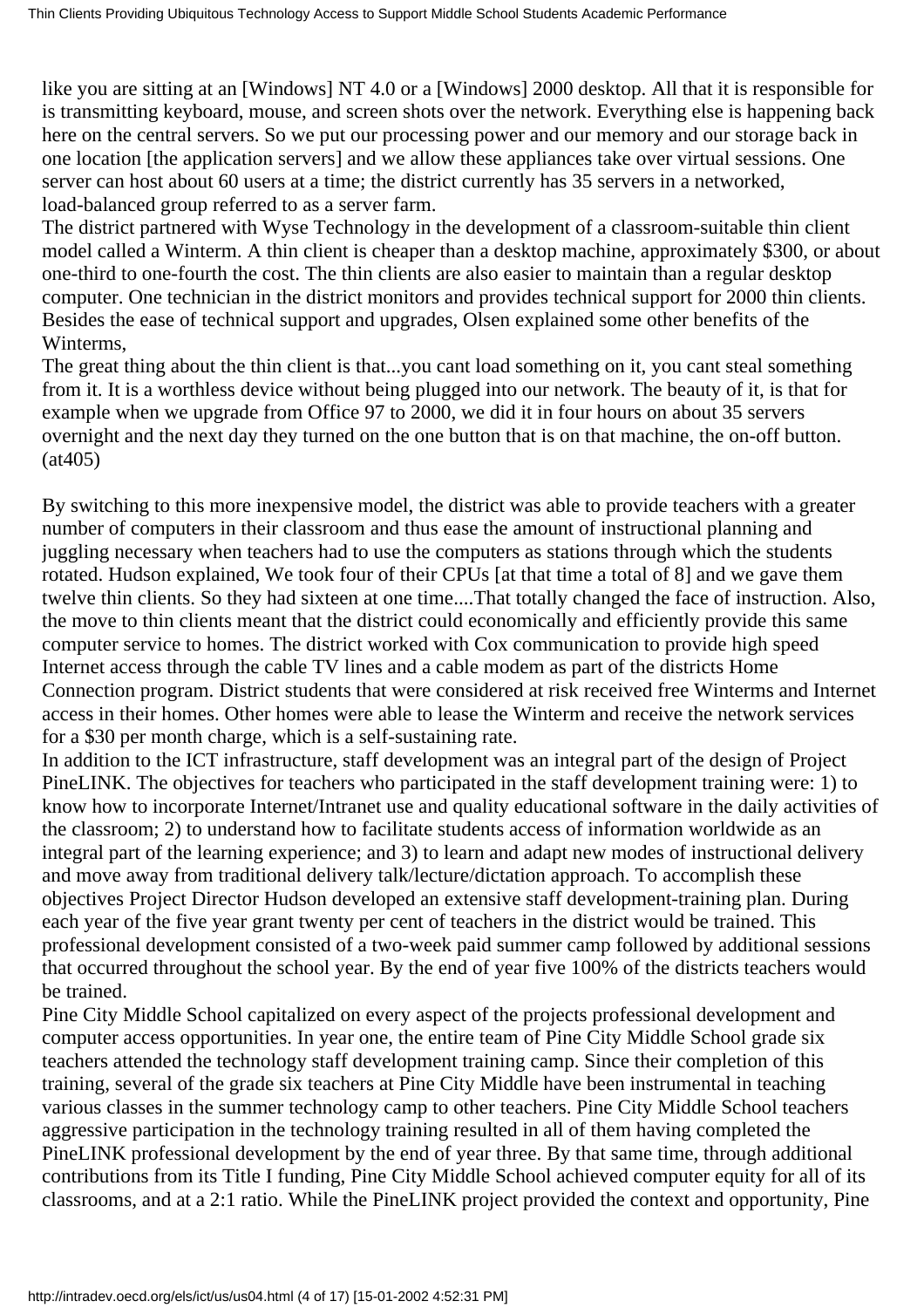City Middle School as a staff took actions to ensure its teachers were equipped with the needed technology skills to effect change in curricula and instruction and that equitable computer access was available to all of the school s students.

## <span id="page-4-0"></span>*The Present*

This year, which is the fourth year of Project PineLINK, marks the first full school year that the entire Pine City Middle School campus has a 2:1 ratio of fully supported computers with all teachers having completed the PineLINK professional development on the use of technology to improve students academic performance. This staff preparedness and computer accessibility allows the teachers to use technology to bring students up to grade level in their reading and math skills, use tool software to complete class projects in a variety of subject areas, and present students with a wealth of internet resources for whatever topic is under study.

The tremendous level of student computer access---sixteen computers in every classroom---impacts what teachers can do with them during instruction. But in addition to sheer access, the Pine City teachers found that how the computers are arranged is important for what you can do with them during instruction. In each classroom, computers have been arranged in a configuration called pods. In this pod configuration, three tables are arranged in a T shape. The computers are positioned where the arms of the T meet its body. This arrangement allows two students, one from each side of the computer, to sit at their regular classroom seats and conveniently view the computer screen. So there is no need for students to get up and move to computers that are located in some other part of the classroom---the computers are just a part of the students regular workspace. This proximity allows the teacher to be sure that students can quickly turn to the Internet as a part of the classroom instruction, and to be able to see close-up any images or text that are pertinent to the instruction, which might be on the teachers classroom intranet. With the pod configuration, in the center of the room there are tables and chairs. When students work individually on the computer, the other half of the class can gather together with the teacher for small group instruction. Together, the T-shaped pods around the perimeter of the room and the center seating area support different configuration for the use of the computers. This access to and configuration of computers at Pine City Middle School allows the teachers to focus on using technology to improve student academic performance. The most direct method is through the use of the CCC program, a skill development program that Pine City Middle School teachers use in math and reading. The CCC program provides teachers with a means to diagnose and re-mediate students according to their individual levels and areas of deficiencies in mathematics and reading. Sixth grade math and science teacher Barlow explained,

CCC is geared towards that child at whatever grade level they are at, so if a child is working at third grade level they are getting third grade problems that will help build their skills and support them in the regular classroom. And again, I couldn t do that. I couldn t have this child with one activity at third grade level and 29 other students at other stages. (at 408)

The math and reading teachers try to allow for each student to work on CCC a minimum of three times a week for fifteen minutes at a time. The overall number of computers and their arrangement into pods means the teachers need only plan for two different activities, with one group doing CCC and the other completing the other activity, which might be independent work or small group work in the center of the classroom, and then the two groups switch. Teachers commented that this is much easier to plan for than when, previously, they had four to eight computers and had to plan for three to four rotations. In using the CCC program, teachers are able to differentiate re-mediation for each child. Each child receives additional help on her/his own deficiencies, identified through a CCC administered diagnostic test, without hindering the progress of other students. The CCC program allows students to work independent of the teacher s help, and progress at their own pace. Sixth grade math teacher Barlow explained, So if they see that I am working with someone else, there is a little question mark [in CCC],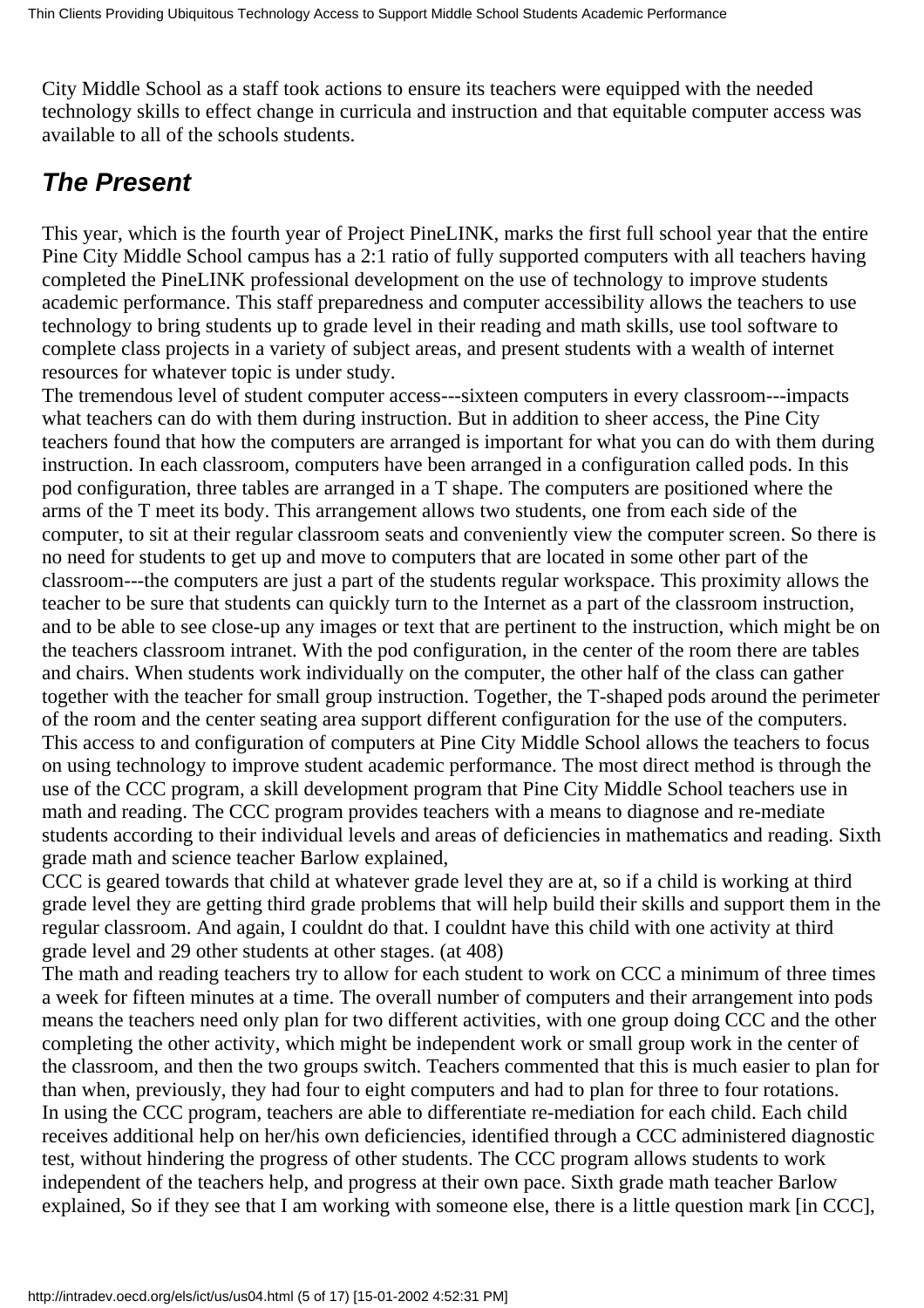and they can click on the question mark and a little tutorial will come and guide them through the problem. With half the class working independently on CCC, teachers have more flexibility to work with the other half of the students either individually or in a small group. Sixth grade math teacher Childs commented, I am available for [helping] them and when they go [back] to CCC [problems] again they are more able to do it....I can [also] spend more time with the group who is at the learning center in the center of the room. Overall, the CCC program gives the teacher helpful information in assessing students progress, and supports differentiating instruction; students get self-paced individualized instruction. Barlow concluded, I really feel like I m meeting their needs and technology is helping to meet their needs in a way that I never could have as a single person. The Pine City Middle School teachers also use tool software to enrich and extend the teaching and learning process. Teachers and students are using a variety of software including PowerPoint presentations, word processing, spreadsheets, e-mail, and various reading programs such as Accelerated Reader and Readers Workshop. For example, in Barlow s sixth grade math and science class students were preparing an 18-slide presentation of their science biome project. In Childs s sixth grade math class students were using a spreadsheet to learn about formulas in mathematics. Students especially enjoyed the ability to e-mail their friends, and they could also use their e-mails to communicate with their teachers about homework. One student enthusiastically commented, You can send a project to your teacher through e-mail. In addition, students use teacher-made intranet web sites, which allow teachers the capability to create their own curricula and present it as a web page. For example, they might organize a group of Internet sites, and add instructions that guide students through them, explain assignments, and post daily agendas. Ortiz commented, Using a web site has allowed me to put [in the intranet site] anything I create, to link it in, and Ive got it in the future. This allows students to stick to pertinent, teacher approved sites as they proceed somewhat independently through material, which can allow the teacher the possibility of working with a small group in the center area of the classroom.

Students who have the district-supported PineLINK Home Connection can access these intranet sites at home, as well as other Internet resources, all the tool software, and complete CCC practice strands. Currently, nearly 300 families of Pine City district students have the Home Connection. The Home Connection also allows parents to go to the teacher s web site to obtain students homework, the teachers lesson plans and daily agendas. Pine City parents who selected this home computer connection have access to an additional tool to assist them in communicating to their children s district, school, and teachers.

The district s ICT infrastructure provided Pine City Middle School s teachers with the necessary technology training for them to direct these resources towards raising students academic performance. All mathematics and reading, language arts teachers at Pine City were trained in how to produce and interpret students CCC progress reports. These reports provide important student progress information that teachers may use to assist them in planning individual remedial work. Students progress on math and reading skills are important for their success on the State required SAT9 test. Thus, CCC reports help teachers know where students need additional help. Principal Green explained, It [the standards and accountability movement in California] is a tremendous influence. It dominates our conversation. There is no question about that. It s something the State is saying, this is what our expectations are as a school. That carries a lot of weight. There is no question about that. A school s students scores on the SAT9, along with the State s supplemental test (together these are called the STAR test), determine the schools API (Academic Performance Index). This API academic growth score is used to determine the school s statewide ranking. Each year the school is given a target percent that they are expected to raise their API. The teachers ready access to student achievement progress data is important in their being able to be proactive in addressing students testing and learning needs.

In addition, all teachers at Pine City Middle School have received professional development focused on learning how to use various software programs and developing curricula lessons integrated with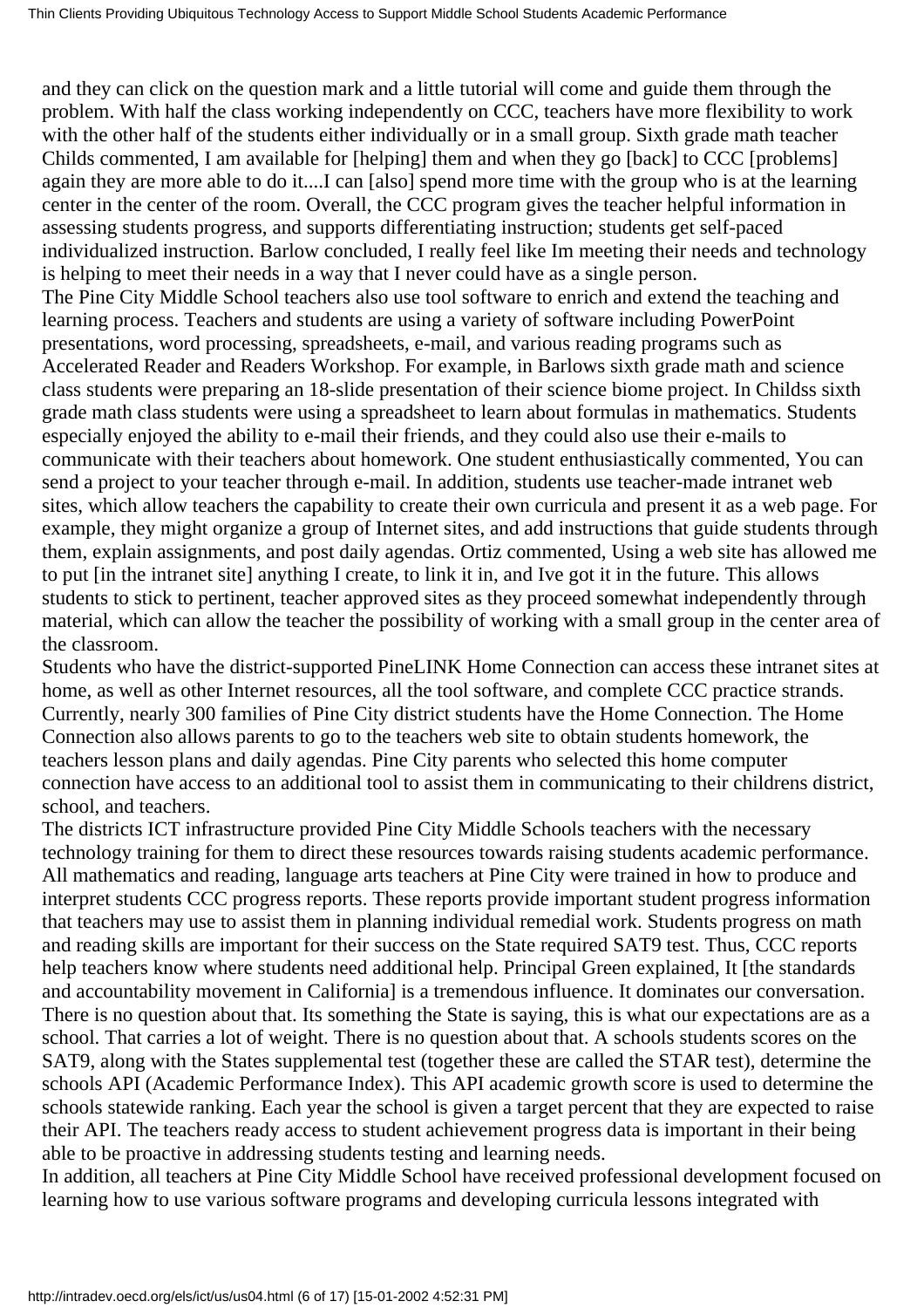technology. The staff development documents listed training sessions such as, Technology in Literacy-based Curriculum, Developing Standards-Based Projects Using Technology in the Primary Grades, Building a Classroom Intranet to Deliver Instruction, Microsoft Office in the Classroom, CCC Reading Adventures, and PowerPoint/Digital Camera Revisited. A two-week summer staff development kicks off their PineLINK training and then the teachers continue with a yearlong follow-up. PineLINK Project Director Hudson recalled that they felt they needed to ...look at a way to really come up with a program that could train teachers appropriately....[or] We would never be able to support this [technology] as an expectation to improve student achievement....

Another important aspect of the school s technology environment is the high quality technical support they receive from the district. The district technology personnel explained that they wanted to free teachers of dealing with technical support problems, so that they could begin thinking about how to use the technology in their curriculum to improve student achievement. Teachers are extremely complementary about the level and quality of technical support that is readily available. Seventh grade social studies teacher Banovetz commented,

Yes. In terms of just maintenance of computers, that s key. I have sixteen computers in my room, and if something goes wrong, I can pick up the phone, call the technology department at the District office, and know that someone, if it is a serious problem that s blocking my students [progress], somebody is going to get on it pretty soon. Often times within that class period.

In conclusion, Pine City Middle School has achieved equity throughout its classrooms with a 2:1 fully supported computer student ratio, employed specific curricula-instructional technology supported strategies to improve student academic achievement, provided 100% of its staff with technology training and support, and has sought to improve home-school communication through its involvement in the district supported PineLINK home-school connection program.

# <span id="page-6-0"></span>*The Hypotheses*

## <span id="page-6-1"></span>**Hypothesis 1:**

Technology is a strong catalyst for educational innovation and improvement, especially when the World Wide Web is involved. The rival hypothesis that where true reform is found, technology served only as an additional resource and not as a catalyst, that the forces that drove the improvement also drove the application of technology to specific educational problems.

## <span id="page-6-2"></span>**Evidence in support of rival hypothesis:**

The evidence indicate that there was more support for the rival hypothesis, that the need to improve students academic performance, particularly in reading and math, was the catalyst for the current uses of ICT; thus, technology served as an additional resource for their efforts. The schools, improvement effort (shared by other schools in the district) was determined by their need to improve their API (Academic Performance Index) score. This measure, developed by the State as an overall measure of the school s students academic growth, is currently based solely on the SAT9 test scores. The API and the expectation that schools annually meet their improvement target (created by a formula that includes weighting lower scoring students improvements more heavily) was a state policy that influenced the scope and direction of the schools, and districts, improvement efforts. In addition to this state policy, at the school level the teachers realized that they had students who struggled academically. Hence, Pine City implemented a variety of strategies that could improve their students academic performance, and as a result their SAT9 scores and the school s API score. The school adopted a combination of technological and non-technological strategies for improvement.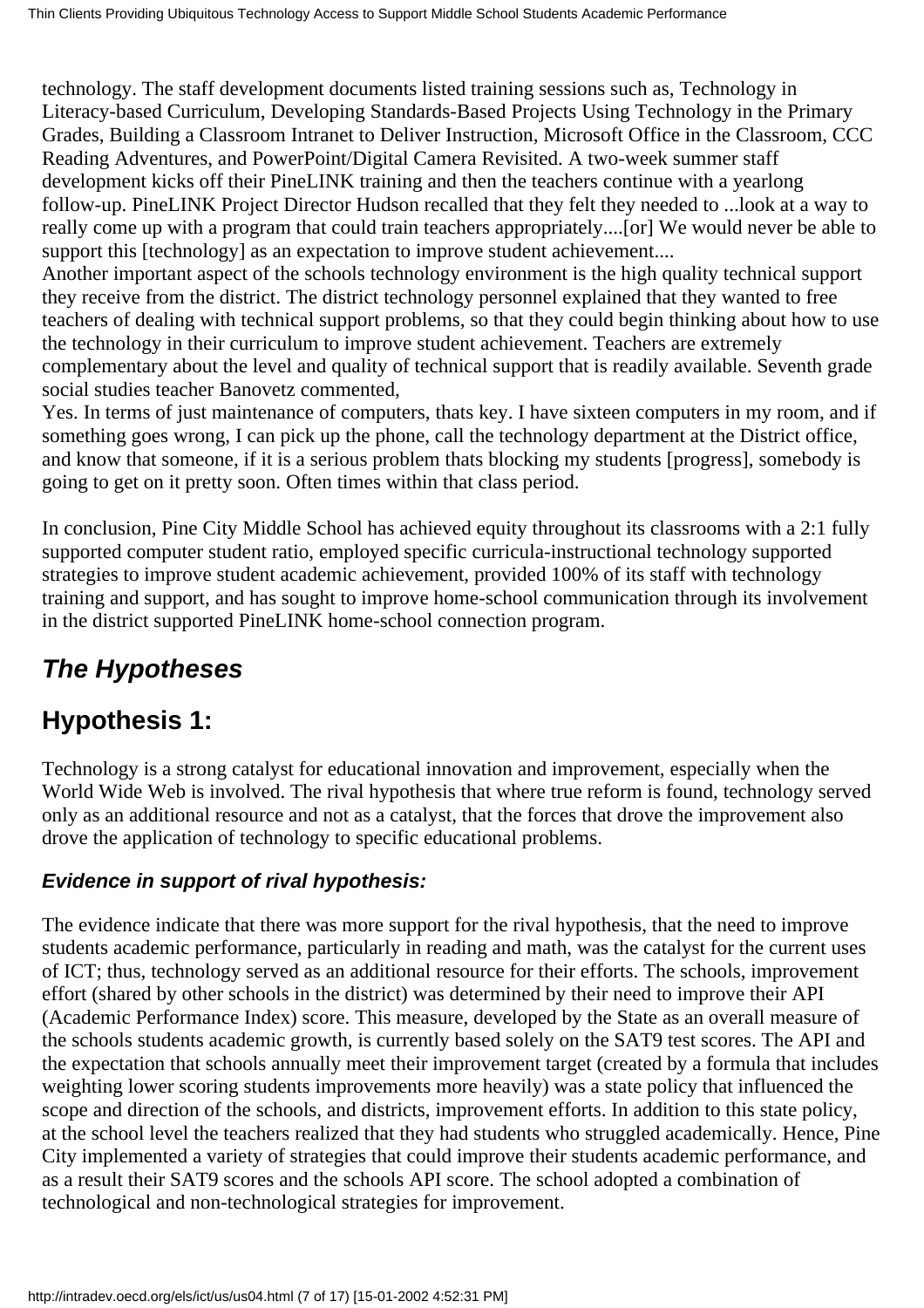One non-technological improvement was the Power Math and Power Reading selectives, which students with the lowest SAT9 scores were required to take. These classes were designed to assist low-skill level students improve their reading and mathematics skills. These selectives were in addition to the students regular reading and math classes and focused on catching them up to grade level through direct instruction, activities, and the use of technology-based skill programs, which were also used in regular math and reading classes.

### <span id="page-7-0"></span>**Evidence in support of hypothesis 1:**

Within the context of improving students academic performance, the ICT the Pine City Middle School teachers were able to use did provide unique capabilities for them, serving as a catalyst for the particular approach they school used to define progress and readiness. The CCC program was the primary technological method that teachers used in math instruction; in reading instruction teachers used CCC as well as Accelerated Reader and Readers Workshop. As the Principal put it The technology helps to create a data leap. It is an interim assessment tool, and helps us to see progress in small pieces. The CCC program provided students with regular 15 minutes intervals of skill-based practice in reading and mathematics. The reading programs encouraged kids to red books by selecting titles that matched their reading level and interests, then allowed them to earn points when they answered questions correctly about their content. In addition, the various tool software extended and enriched teaching and learning opportunities. The district s PineLINK home connection provided parents with a low-cost computer and Internet service plan that enabled them to have in-home computer use and support, and 24 hours a day, 7 day a week access to school and class information and curriculum, including the CCC program.

The PineLINK infrastructure was an important catalyst for the school s capability to apply technology toward improving students academic performance in that it provided training in the use of ICT, technology support, and ubiquitous classroom computer access (at a 2:1 level) to all district teachers. PineLINK also provided the CCC Program training to the reading and mathematics teachers.

# <span id="page-7-1"></span>**Hypothesis 2:**

The diffusion of the reform (and therefore of ICT) followed the traditional diffusion pattern for reforms and innovations, as outlined by Rogers (1995). The rival hypothesis is that technology functions differently from traditional innovations and reform and that therefore different diffusion patterns occur.

### <span id="page-7-2"></span>**Evidence in support of the rival hypothesis:**

The PineLINK project was planned so as to allow for eventual 100% participation by the district staff. While the choice of when to attend over the five-year life of the project was described as voluntary, the project director and principals encouraged people to attend at certain times. For example, all of Pine City Middle Schools staff had completed the training by the third year the training was offered. The goal of 100% district participation necessitated that all teachers could successfully implement technology in their classrooms within this time period; the district also sought to deploy technology in a particular pattern. For both of these reasons, the project director designed the training so as to allow the innovation to spread according to their plans, and not according to the diffusion model. Their design emphasizes that learning to teach with technology is an evolutionary process, and that in order for teachers to learn, professional development programs must create a positive learning environment for teachers, one that addresses their needs, concerns, and provides appropriate supports (including emotional, collegial, and technological support). This design was premised on Sandholtzs work from the Apple Classrooms of Tomorrow (ACOT) project, which bears much similarity to Hall s (1977) Concerns-Based Adoption Model (CBAM). Both of these models address how to design an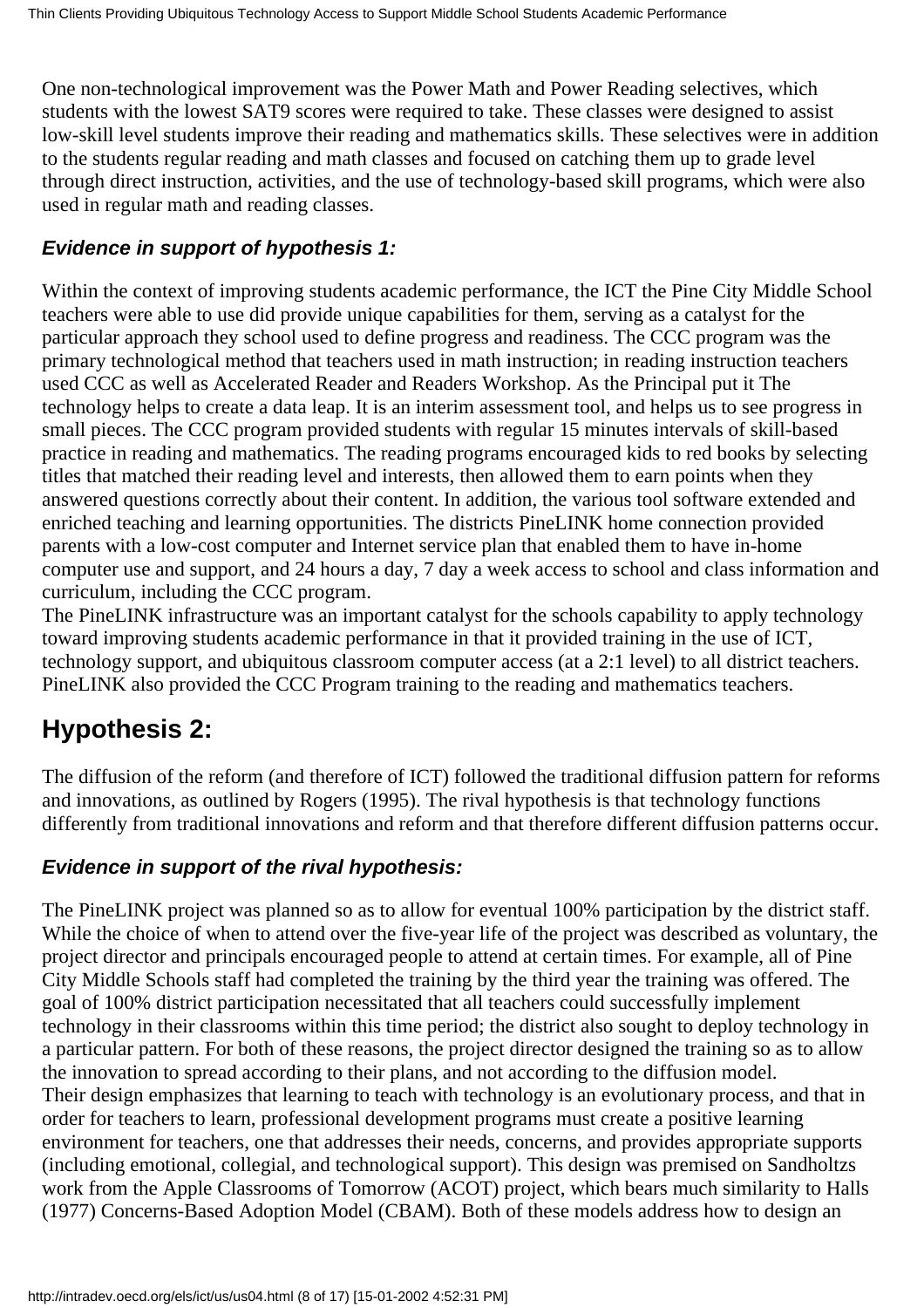implementation process so as to overcome the likelihood that some individuals are more inclined towards an innovation, and others less so, which is the premise of Roger s diffusion theory (1995). Project Director Susan Hudson explains how Sandholtz s work influenced their attitude for how to get things started,

...when people understand it s a process, you can be anywhere on that process and not feel that you are left out....Everybody can do it. You can start here, or you can be there. But we are all on this process and moving along and we are going to help each other to do that. So we had to build a mind set and get a team of teachers going. The first group [PineLINK 1] became very involved. They took the torch and they were out there on each site.

Hudson explained that two other premises influenced whom they encouraged to volunteer for the first and second years of training. First, they didn t just want the techies, or people who would be perceived as more inclined towards technology and possess some obvious advantages for successful integration. Hudson explains, when you get good strong regular people on [board] there and they are using it effectively and they love it, that is a testimony for the rest. And that [testimony] is really what started bringing the rest of the groups along. Second, they wanted teachers from every school and from strategic grade levels. By beginning with kindergarten and first grade teachers, and fifth and sixth grade teachers, it would allow students to have a learning experience with consistent educational technology resources. They would move from fifth grade into a middle school classroom with classroom technology. Then, in the middle years of the project they would get seventh and eight grade teachers involved. Hudson explains that this strategy allowed a consistency in learning with kids, and wed see really what happened to that child that started with us in Kindergarten with computers and by fifth grade what would that child look like.

While their implementation approach was designed to make the innovation spread in a particular way, the project staff anticipated that by the last two years of the project that they might encounter what Rogers describes as later majority and laggard adopters. Hudson explained that their expectations had been pleasantly exceeded:

We thought groups one and two would be terrific. We thought we would have enough techno excitement going that we could generate two groups....We thought [year] four and five [participants] would be career busters and probably quite difficult to manage. Last summer, [year four] we did it by volunteers. We didn t say [to those remaining] that this year you are going to do it. The group four volunteers---I had more people volunteer than I could take....Next year, we already have people lined up for fifth year. Everybody is doing it. The teachers are talking,..."you know everybody who is anybody is doing PineLINK.

The project director s comments were consistent with those made by teachers at Pine City Middle School. For example, the sixth grade team of teachers (between 9-11 people) participated in PineLINK the first year. We observed and or interviewed four of these teachers in depth. One of them indicated that without the team approach, she never would have chosen to participate the first year. She indicated that she was not a risk taker, and hadnt previously known how to use a mouse. For her, the project design provided the support and push she needed to be successful:

The sixth grade team getting together and sharing...we did a lot of informal sharing, and I cant stress strongly enough, how valuable that was for us to go through as a team, to work together, to learn together and to be sharing. To me that was everything. I think if I had been in a group, where I was at this school and someone else was over there and another was at a different grade level and this one taught a different topic. I don t think there would have been that kind of bonding and sharing that went on. I really think that s what has pushed us and made us grow.

#### <span id="page-8-0"></span>**Evidence in support of hypothesis 2:**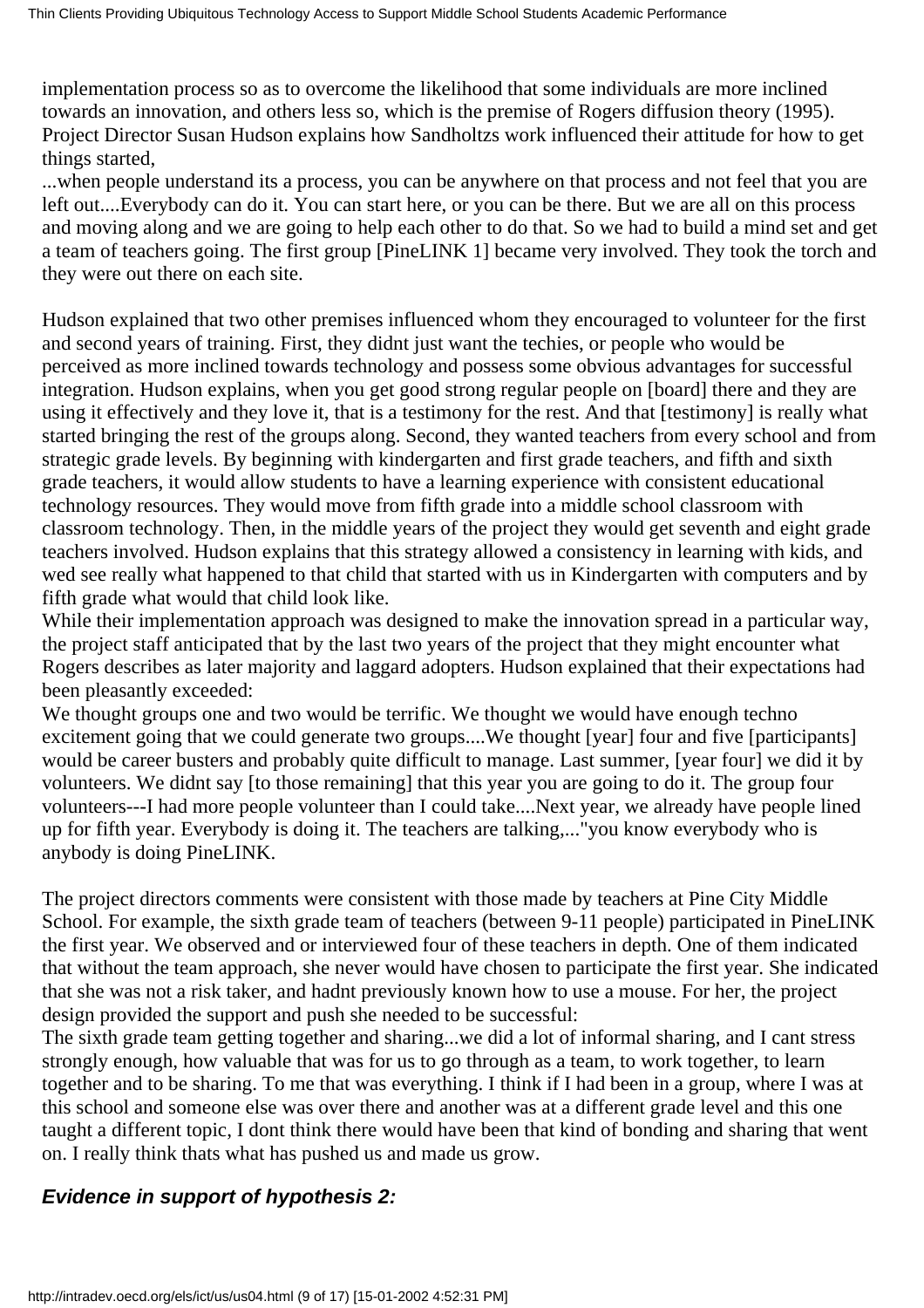Because the PineLINK implementation pattern was planned, it did not follow the traditional diffusion pattern. But nonetheless, there were elements of the teachers; differing levels of readiness that Rogers refers to in his model. For example, three teachers from this same sixth grade team were clearly technology leaders for the school; even before PineLINK began they had been involved in technology pilots in the district. One in particular was uniformly acknowledged as a technology innovator at the school. Another of these teachers, a sixth grade science teacher, explained that it was the pioneers who are inventing new uses but PineLINK closes the gap so that people try.

# <span id="page-9-0"></span>**Hypothesis 3:**

Successful implementation of ICT depends mostly upon staff competence in the integration of ICT into instruction and learning. This hypothesis assumes that teachers mediate ICT applications when they are successful, and that ICT s academic value relates positively to teacher competence. The rival hypothesis is that the school technological infrastructure and student ICT competence rather than staff competence determine ICT implementation outcomes.

### <span id="page-9-1"></span>**Evidence in support of hypothesis 3:**

The district s vision of teachers of teachers using technology to improve teaching and learning was supported by summer technology learning staff development and sessions throughout the year. Ortiz commented, I mainly used technology...preparing materials, making master overheads that I wanted to use, or using Power Point presentations that you would use periodically in class. In addition, to instructional uses teachers also create their own curriculum. Ortiz stated, Using a web site has allowed me to put anything I create, to link it in, and Ive got it in the future.

At Pine City, teacher collaboration on technology use is a part of the school s teaching culture. The principal commented, They share curriculum, things they have developed through the Internet, or web pages they have for their class.

### <span id="page-9-2"></span>**Evidence in support of the rival hypothesis:**

The PineLINK infrastructure, clearly, contributed to teachers having sufficient access to computers for classroom use. The increase in numbers of computers from four to eight, to the current number of sixteen, has facilitated teachers using computers more. Barlow commented, When we had eight it was more of a turn kind of thing....So with sixteen, I mean its theirs, it s like having a pencil in your hand or a book at your desk, it s just anytime you need it, it s there. With sixteen computers per class, teachers now have the flexibility that need to have technology as an integral part of instruction. Another teacher, Ortiz, commented, Technology is no longer a center you go to. It really became a central part of the classroom.

In addition, the PineLINK home computer connection gave students accessibility to the CCC program in and outside of regular scheduled class time.

# <span id="page-9-3"></span>**Hypothesis 4:**

Gaps in academic performance between high and low poverty students will not increase when all students have equal access to ICT. The rival hypothesis is that equal access to ICT will lead to more advantaged students increasing the performance gap with disadvantaged (high poverty) students. The free and reduced lunch rate in the district is 57% and 60% at this school, indicating that a majority of the students in the district and school are from families with low incomes. In 2000 the district compared the 1999 and 2000 SAT9 reading and math test scores of sixth grade students who had twelve or more hours of documented computer use focused on structured reading and math skills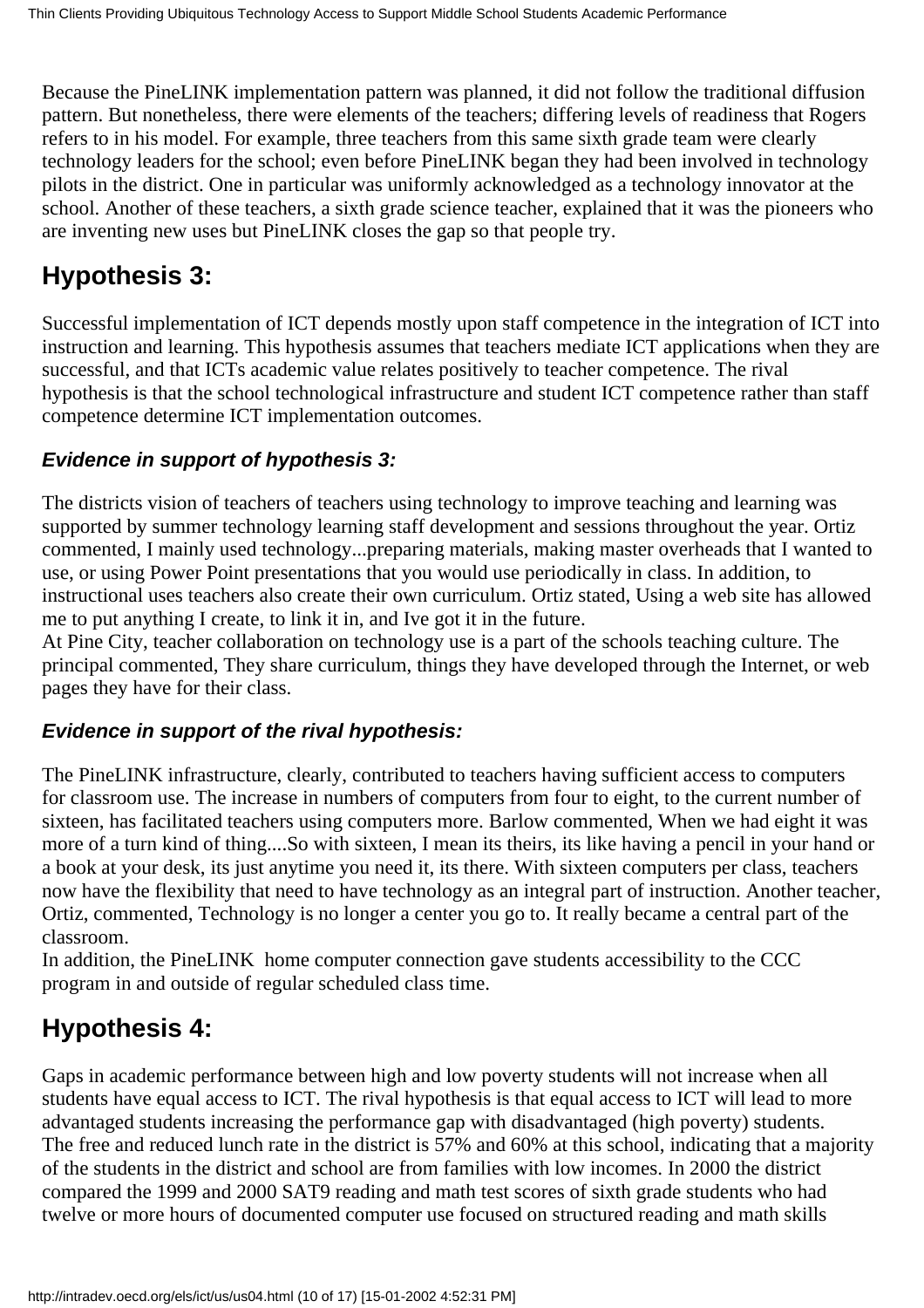development applications with those who had a lesser number of hours of use. However, these scores are not disaggregated by income level or school attendance site (there is another middle school in the district in addition to the one we attended). These results make it difficult to address either hypothesis directly.

### <span id="page-10-0"></span>**Evidence in support of the hypothesis 4:**

Nevertheless, the data below do show the positive impact of this particular type of ICT upon student achievement performance, as measured by the SAT9 standardized test. That these students are scoring better than their peers does indicate something positive about the role of ICT in improving achievement levels of mostly low-income students, at least on this measure (see Table 1).

#### Table 1

Comparison of percentile point gain on SAT 9 mean scores for participating and non-participating students.

|                                          | Percentile point gain on<br>SAT 9 reading subtests | Percentile point gain on<br>SAT 9 math subtests |
|------------------------------------------|----------------------------------------------------|-------------------------------------------------|
| PineLINK<br>participants                 |                                                    |                                                 |
| $\sqrt{\text{Non}}$<br>$\ $ participants |                                                    |                                                 |

### <span id="page-10-1"></span>**Evidence in support of the rival hypothesis:**

We cannot speak to this point.

## <span id="page-10-2"></span>**Hypothesis 5:**

Successful implementation of ICT will lead to the same or higher academic standards in spite of the low quality of many ICT materials. Academic standards are a function of teacher and school expectations and not of the standards of textbooks, ICT materials, and the like. The alternative hypothesis is that ICT use will lead to a lowering of academic standards as students spend more time on marginally beneficial searches and in browsing poor quality web and courseware content.

### <span id="page-10-3"></span>**Evidence in support of hypothesis 5:**

The ICT software at Pine City Middle School is a combination of drill and practice software, and tool software (such as Web browsers, and word processing). Teachers shared observations with us that each type of software, in its own way, contributes to students reaching higher achievement standards, or acquiring new skills.

The drill and practice software used at the school is CCC, which serves as a diagnostic tool to determine if students are at the standard of appropriate grade level skills. At this middle school it is used only in reading and math. When students first log in to CCC, they answer a series of questions that diagnoses their capabilities in the topics, or strands, that the teacher has chosen for inclusion for the reading or math class. This provides, as a three-digit number, a baseline score for the student; the first digit is the grade level, the decimals represent months of progress in that grade level. For example, in the middle of the school year a 6<sup>th</sup> grade student whose reading level was 5.50 would be considered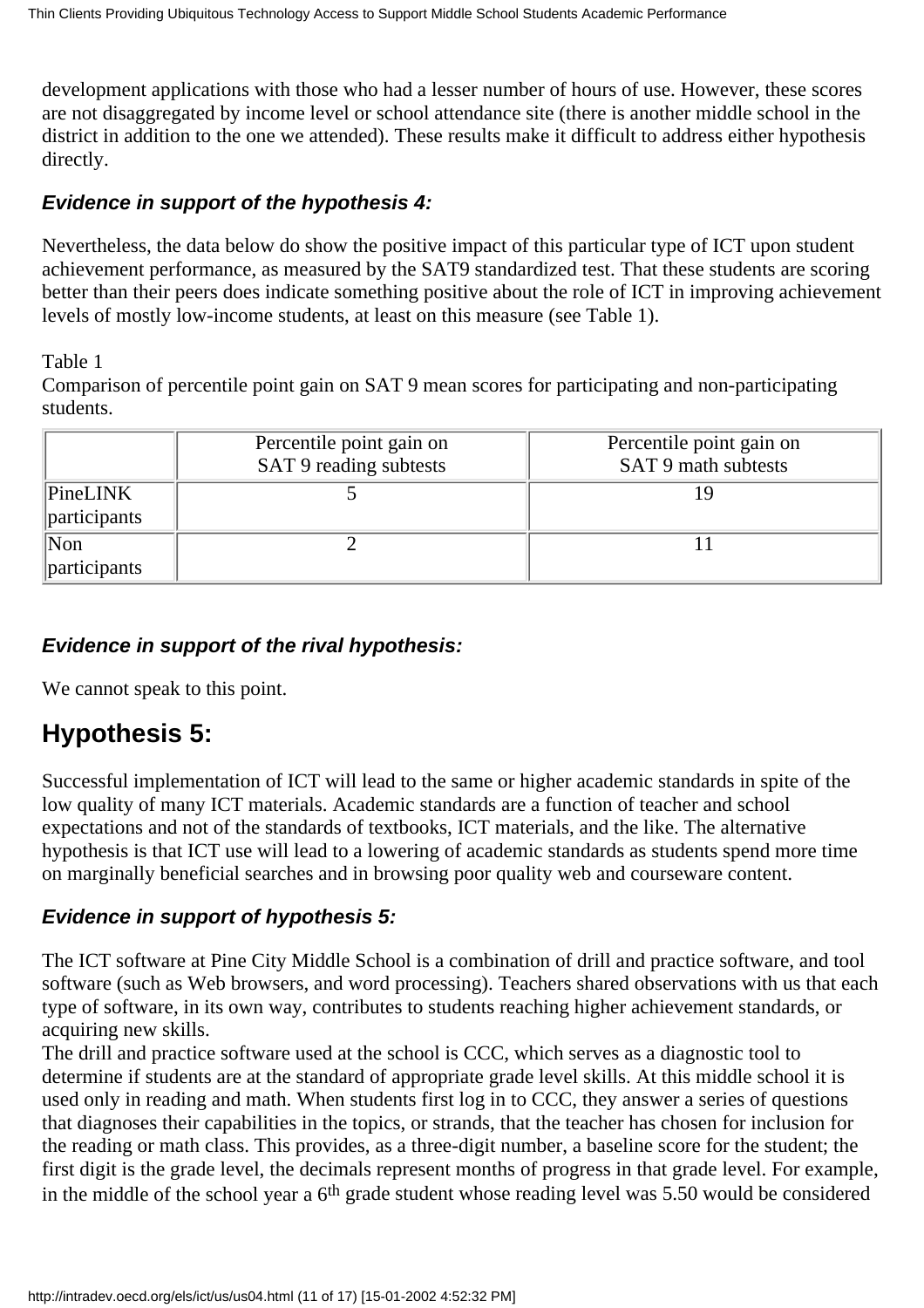a full grade level below where he or she should be. At Pine City Middle School students typically practiced on CCC 3 times per week, for 15 minutes per session; at any time the teacher could request a report to review the student s level and see if they d made progress toward where they should be. Students progressed in their score not by just answering an overall number of questions correctly but by answering correctly a certain percentage of questions on the topics keyed to that grade level in the strand areas selected by the teacher. The program notified the students when they progressed to the next higher level.

Teachers and administrators described to us and presented CCC printouts that demonstrated the progress the majority of students were making to improve their reading and math skills. Descriptions of students raising their scores 1 to 2 grade levels were not uncommon. In other cases, the gains were smaller or the students simply progressed in accordance with their grade level status. The feedback from this drill and practice software clearly serves to notify teachers as to students progress toward and to motivate students to progress toward the standard of age appropriate skills in math and reading. The tool software students used in class, and the way assignments, based on state curriculum standards, used ICT, allowed students to demonstrate to their teachers that they not only fulfilled the assignment requirements but that they acquired new skills. For example, students were very adept with their ICT skills; they not only learned the programs but also gained a familiarity with technology that allowed them to quickly pick up new programs. Teachers sometimes assigned projects that could capitalize on the Internet and software tools. For these, students often were assigned to work in groups, where they divided up tasks and had to collaborate in order to be successful. Many projects involved a research component, which required students apply information skills successfully. The software-based products also allowed students to easily edit their work, which one teacher indicated was more often done now than previously with paper and pencil products.

Teachers were very conscious of students not spending precious learning time on poor quality Web sites or courseware materials and took actions to guard such waste. For example, one of the sixth grade teachers pre-selected his web sites for students use and then authored his own web pages, in order more easily keep students at appropriate, high-quality sites. This approach was evidently desirable to other teachers as several others at the school had started to do it as well and the PineLINK project planned to offer training for teachers to learn to start a class intranet, as they referred to it. In addition, the district used Internet filtering software to keep students away from inappropriate sites. The teachers also had to be vigilant for students thwarting the potential of the CCC program to provide practice and assessment about their knowledge. Some teachers reported that during math, occasionally they would have to tell students to put away the computer s on screen calculator, which was allowed for some problems but was inappropriate for use with other computational problems.

### <span id="page-11-0"></span>**Evidence in support of the rival hypothesis:**

None.

# <span id="page-11-1"></span>*The Future*

While the federal Technology Challenge Innovation Grant PineLINK, E-rate funding and Title I funds have provided substantial monetary resources for this district and school, the project directors and administrators have taken care from the start to ensure the district can sustain providing access to current technology and reliable, readily available quality technology support. As a school, Pine City Middle School is well positioned to build upon the district s provisions and sustain their particular technology integration efforts. The State s standards and the related policy environment will likely help to sustain the district s and school s focus on student achievement.

In 1997 a federal grant award provided \$5.2 million dollars to the district over a five-year period and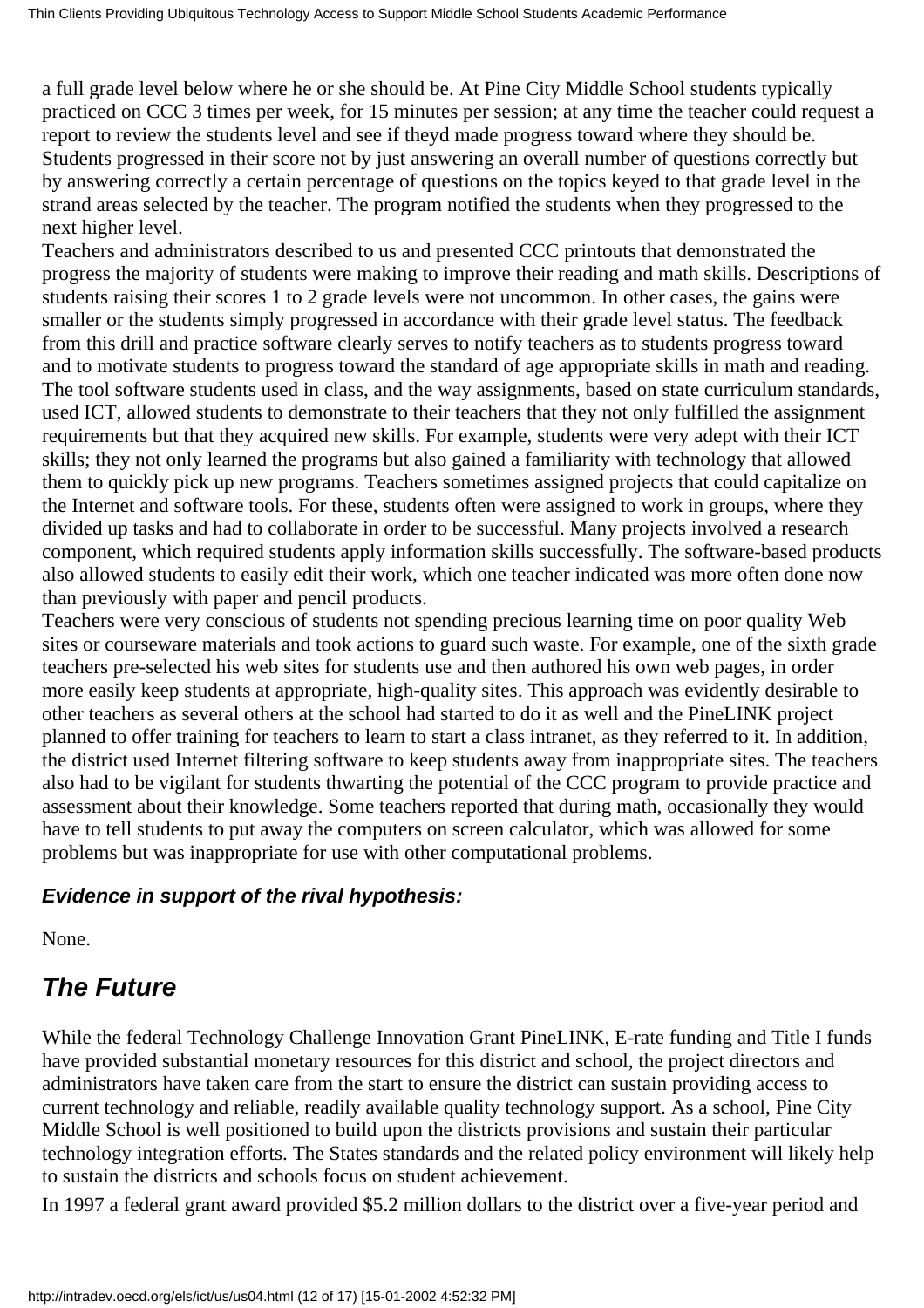an E-rate grant provided another \$1.2 million dollars. These monies allowed the district to invest further in its infrastructure, purchase additional hardware, hire staff for the technology integration coordination, and provide teachers with training, which they are paid to attend. From the outset, the district has been planning its expansion in a way that will allow them to maintain the network and school computers. They have done this through purposeful planning and establishing partnerships.

The school district is its own Internet service provider, which saves on some reoccurring costs. In addition, they provide network services to the city for a fee, which helps them to recoup some costs. The thin client is cheaper than a desktop machine (about \$280), and its technical support (both maintenance and upgrades) can be done from a centralized location. Currently, the 2000 thin client machines are maintained by one full-time technician, in contrast to the 4 technicians they have on staff to support their 1800 desktop machines. The district s Director of Information Services Olsen surmised that, considering both support and hardware costs, their move to thin client reduced the cost of putting a computer in a classroom to about a third and ensured they had a sustainable model for technical support. Each year the school board has expanded the district s share of the technology budget so that at the end of the PineLINK grant, they have a sustainable hardware, network and technical support system. Olsen also added that centralizing on software titles ensures they get the best price possible and allows them to focus in their professional development programming on depth instead of breadth.

The district wide current level of an initial 120 hours for each teacher of paid professional development, plus follow up opportunities is unlikely to be sustained after the grant money ends. Although, the principal of Pine City Middle School stated that since theirs is a Title I school, because of the low income levels of the students families, they could, in the future, plan to provide teachers with paid time for further technology professional development.

Other conditions at the school that contribute to sustainability of its teachers using technology to support student achievement are its grade level teams and the collaboration across these teams and throughout the school. As discussed earlier, the teachers at a similar grade level usually went to the PineLINK summer training as a group. This learning helped to establish a common knowledge base and got them in the habit of sharing ideas electronically, which was reinforced by during the year follow-up sessions, which are organized by the PineLINK Director. At the school, the teachers are in grade level teams that meet to discuss curriculum and other issues at that grade level. These team interactions are in addition to twice or so a month whole staff meetings and occasional minimum days where students are released early and teams or the whole school can work together. At the staff meeting we observed, a majority of the time was spent discussing an instructional concern of the staff; the principal indicated that oftentimes the topic of discussion, or perhaps a demonstration, was technology.

The State s policy environment and accountability movement will sustain the district and school s focus on teaching to standards and students achievement of them. The school principal stated that the standards movement a tremendous influence. It dominates our conversation. ...Our job is to look at that huge list of standards and expectations...and say OK, these are the things that we need to address....

 As he went on to explain, this would be an easier task if the assessment or State test were closely aligned with the standards,

What we teach, what we test, what we are evaluated on, have not always been in alignment. So the aligning piece is something we are really working on....What we are trying to do in the District is to distill down [the list]---at least maybe look at it almost on a thematic level, whether we are going to looks at some essential standards or essential learnings. Just say, these are the things that we really have to be sure that we focus on. (Principal, at0405)

There is a high stakes test, the SAT 9 required by the State; it generates the API score that the school is expected to raise each year. These scores are published and schools that do not meet their targeted 10%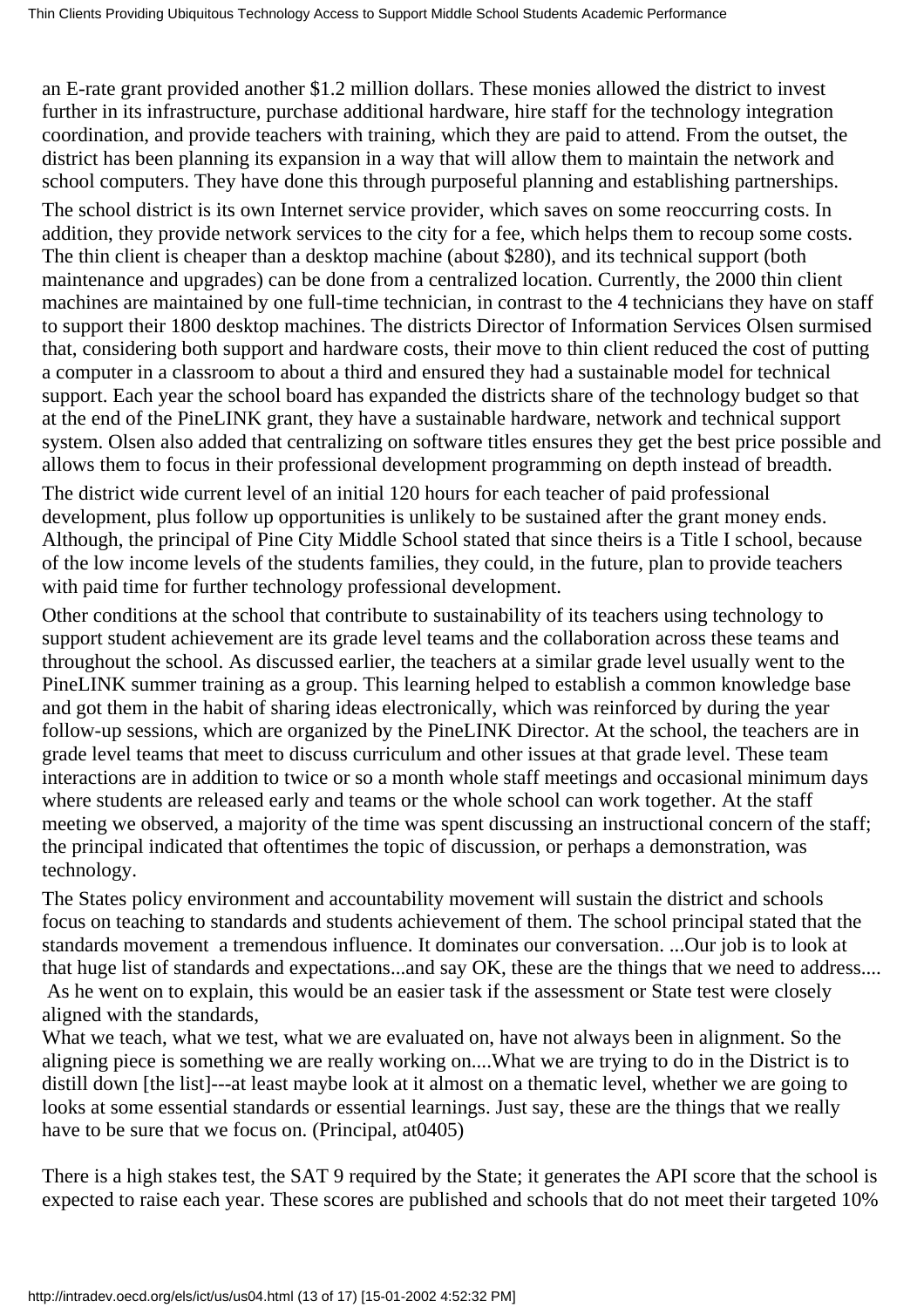rate of improvement on the API are given warnings and a timeline to improve. Thus, the policy climate is such that the district and school will likely stay focused on student achievement and given their significant investment in technology will continue to apply technology to this cause.

The transferability to other schools in this district has been underway since the funding began in 1997. The transferability to other districts would require strong district leadership and technical knowledge. There are eight schools in this lower secondary district, including six elementary schools and one other middle school. Pine City Middle School is slightly ahead of others, with 100% of their classrooms at 2:1 computer access and all teachers trained, because they chose to use their Title I money to accelerate the grant s planned implementation schedule for their site. By the fifth year of the grant, the 2002-3 school year, all district classrooms are planned to have similar access and all district teachers will have participated in the PineLINK training.

This district s model of using thin client to increase the overall number of computers available in classrooms poses some challenges for transferability of this strategy to other districts or schools. A thin client model requires a high-speed network (i.e. T1 or greater), servers with the necessary software to run server-based application computing, specific technical expertise to set up the necessary infrastructure, and technicians with skills at least equivalent to Microsoft Network Certification. Olsen, this district s Director of Information Services, has kept up to date in the technical developments in his field and has sought out business partners with whom to innovate on the deployment of this strategy in the district. His assessment of the transferability of this strategy to other districts is that it is possible, but requires careful planning. School districts can hire consultants to help them design the implementation. He acknowledged that after factoring in the upfront costs of hardware and software, infrastructure, training or consulting, and servers, in order for a district to see a cost savings, as compared to going with desktop stations, they would need to be interested in deploying about 500 thin clients. This level of commitment could deter other sites from using the thin client strategy. He added that if schools are simply interested in using thin clients to replace aging desktop machines in labs, they may not have a need level that reaches the threshold where they will see cost savings; also, because thin clients cannot accommodate CD-ROMs or disks, they may not be suitable as the only type of machines in computer labs.

## <span id="page-13-0"></span>*Appendix A Methods*

**Research Team: 2 researchers** 

**Time Frame:** 5 consecutive school days

**Data Collected:**

- **Interviews (30 90 minutes)**
- District Technology leaders (2) School Principal School technology leader 3 grade six teachers 3 grade seven teachers 2 grade 8 teachers 1 special education teacher 1-second language specialist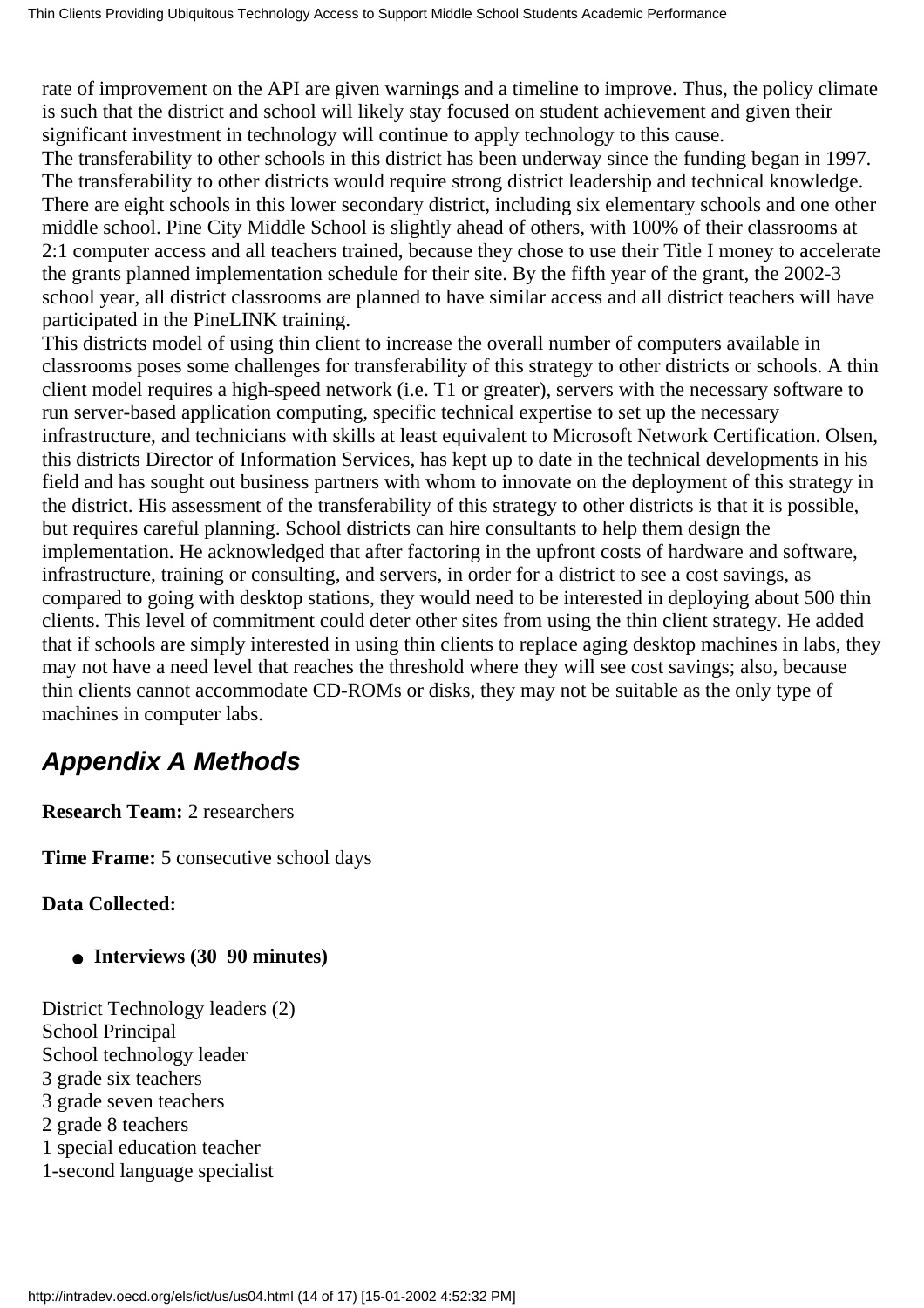#### ● **Focus Groups (30 - 60 minutes)**

4 grade six students

3 parents

#### ● **Observations (approximately 90 minutes)**

2 grade six classrooms,

- 2 grade seven classrooms
- 2 grade 8 classrooms

Grade 7 and 8 students in Web Media Communication Class

Teachers and principal during an after school staff meeting

Tour of district network system facility

## <span id="page-14-0"></span>*Appendix B: Teacher ICT Practices Survey Results*

Site 400 N=35 teachers (of 35 teachers)

|                                  | very<br>comfort-<br>able<br>% | comfort-<br>able<br>% | somewhat<br>comfort-<br>able<br>% | not<br>comfort-<br>able<br>% |
|----------------------------------|-------------------------------|-----------------------|-----------------------------------|------------------------------|
|                                  |                               |                       |                                   |                              |
| Write a paper                    | 91%                           | 9%                    | 0%                                | 0%                           |
| Create , maintain web<br>  pages | 26%                           | 6%                    | 29%                               | 40%                          |
| Send & receive e-mail            | 94%                           | 6%                    | 0%                                | 0%                           |
| Programming                      | 3%                            | 3%                    | 11%                               | 83%                          |
| Draw picture or diagram          | 31%                           | 14%                   | 37%                               | 17%                          |
| Present information              | 66%                           | 11%                   | 20%                               | 3%                           |

#### How comfortable are you with using a computer to:

#### For work you assigned last year, how often did your students:

|                            | $1 + times$<br>weekly | $1 + times$<br>mont hly | a few<br>times | never |
|----------------------------|-----------------------|-------------------------|----------------|-------|
|                            | %                     | %                       | %              | %     |
| Use WWW                    | 23%                   | 29%                     | 40%            | 9%    |
| Create web pages           | 0%                    | 3%                      | 23%            | 74%   |
| Send & receive e-mail      | 26%                   | 9%                      | 20%            | 46%   |
| Use word processing        | 24%                   | 29%                     | 38%            | 9%    |
| Use computer for games     | 9%                    | 6%                      | 46%            | 40%   |
| Use a graphics program     | 3%                    | 11%                     | 34%            | 51%   |
| Join on-line forum or chat | 0%                    | 0%                      | 6%             | 94%   |
| Use presentation program   | 9%                    | 29%                     | 49%            | 14%   |
| Use instructional program  | 37 %                  | 14%                     | 31%            | 17%   |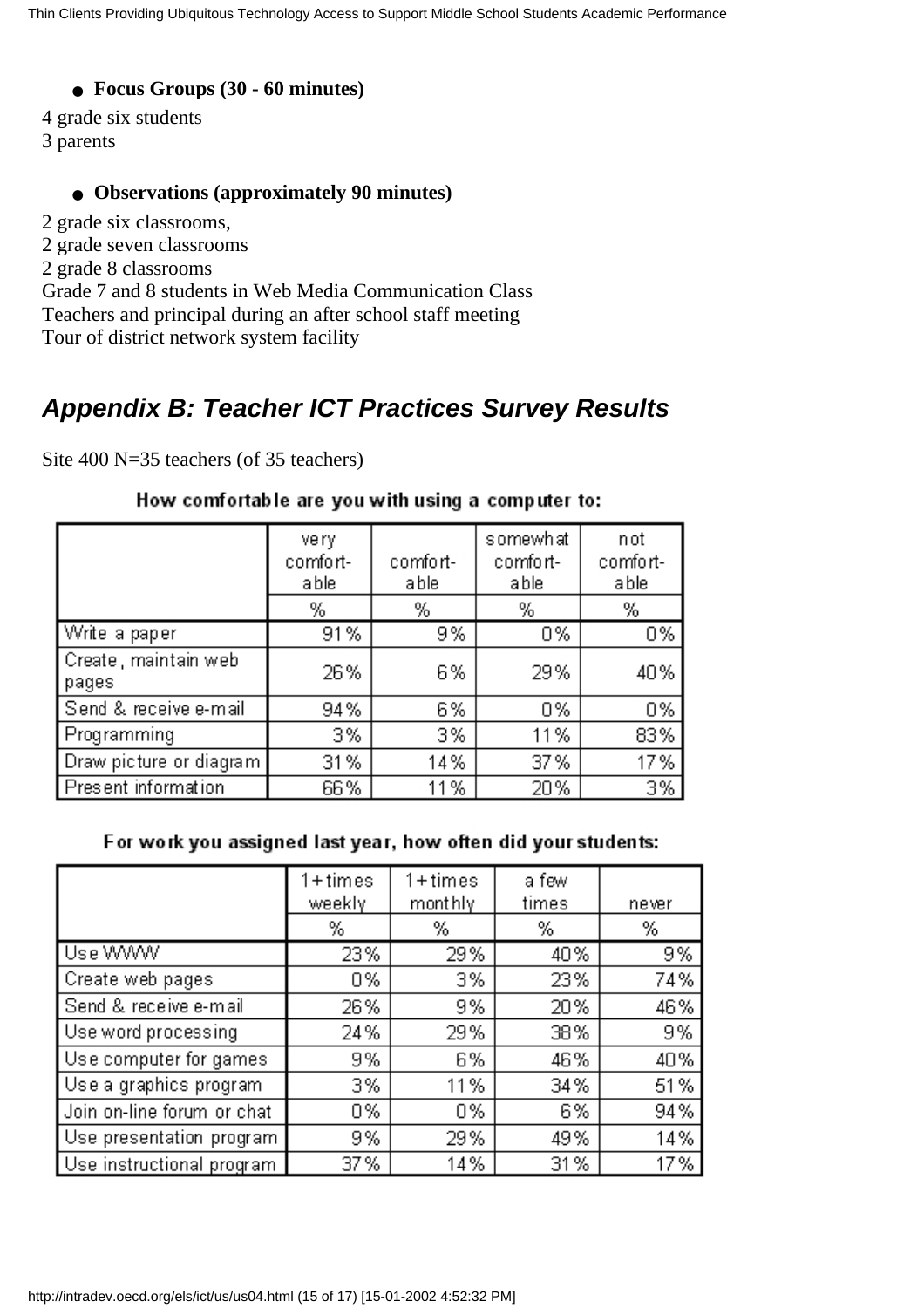#### Rate your ability to use a computer

|                        | go od | fair |  |
|------------------------|-------|------|--|
|                        | %     | %    |  |
| Ability to use compute | 66%   |      |  |

#### Experiences last year

|                                        | γes | no  |
|----------------------------------------|-----|-----|
|                                        | %   | %   |
| Graded student<br>computer use         | 54% | 46% |
| Made Web site for my<br>class(es)      | 50% | 50% |
| Involved in virtual,<br>on-line course | 21% | 79% |
| Students<br>collaborated via Web       | 18% | 82% |

#### How much freedom did you allow students in locating WWM sites to visit?

|                       |   | no restrictions | some<br>restriction | Only certain  <br>sites |
|-----------------------|---|-----------------|---------------------|-------------------------|
| Students' web   Count |   |                 |                     |                         |
| restrictions          | % | 15%             | 54%                 | 31%                     |

### Computer use in classes last year

|                                          | Αll | Most | Some | Very little: | None |
|------------------------------------------|-----|------|------|--------------|------|
|                                          | %   | %    | %    | %            | %    |
| ∤% of classes devoted<br>to computer use | 39% | 45%  | 10%  | 3%           | 3%   |
| ∣% of computer use<br>done individually  | 16% | 58%  | 19%  | 3%           | 3%   |

#### Computer use at home

|                                    | $1 + times$ | $1 + times$ | a few |
|------------------------------------|-------------|-------------|-------|
|                                    | weekly      | monthly.    | times |
|                                    | %           | %           | %     |
| Amount of computer<br>∣use at home | 63%         | 23%         | 13%   |